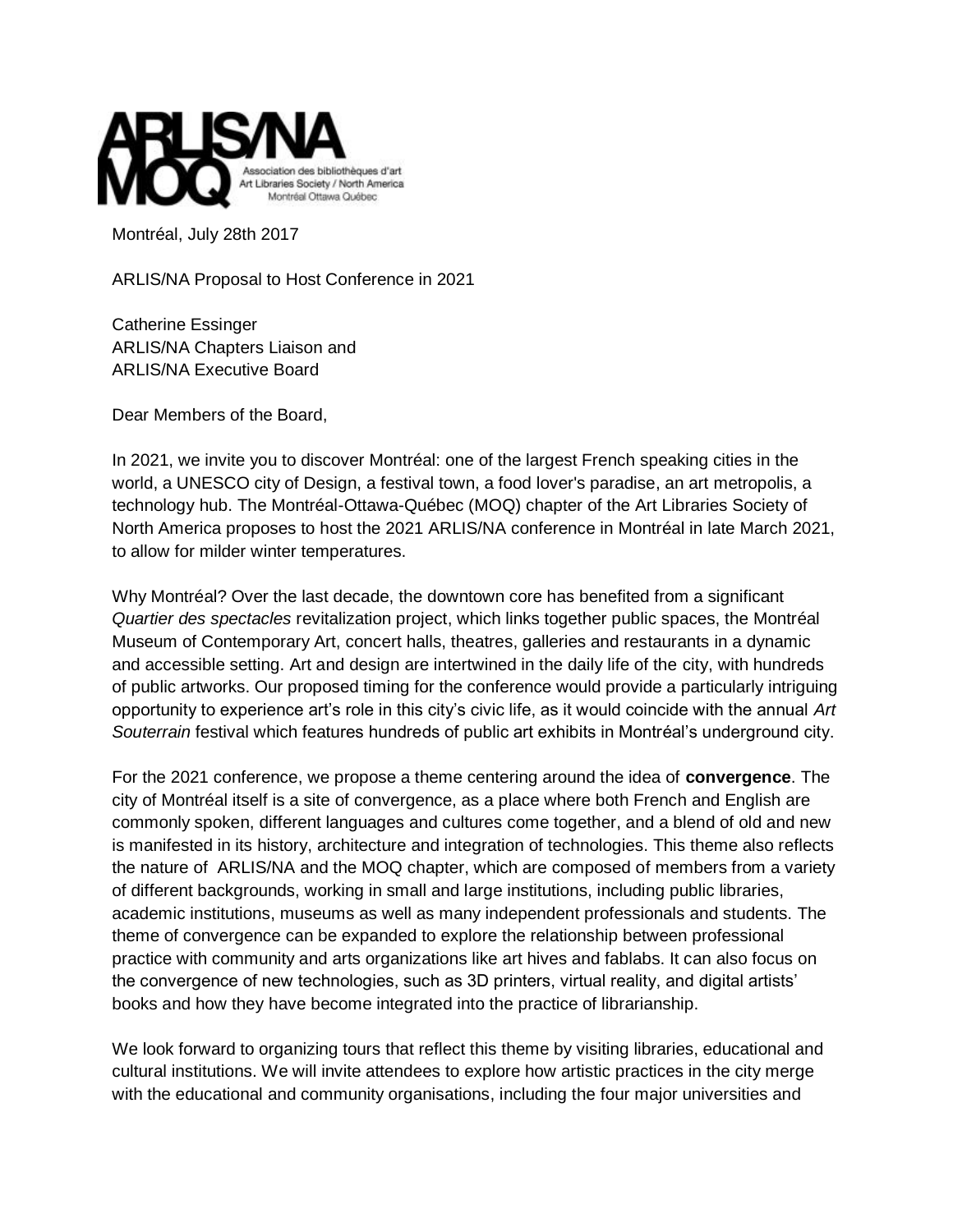smaller, specialized art schools. We will plan to provide tours of some of the most prominent collections in the city such as the *Bibliothèque et Archives nationales du Québec*, the Canadian Centre for Architecture, and the *Cinémathèque Québecoise*, as well as smaller institutions such as *Artexte* and other artist-run centres and galleries. Architectural highlights can be visited with walking tours to sites like the Notre-Dame Basilica, in Old Montréal, and *Habitat 67*. We will plan full day trips to Ottawa, Canada's capital, and Québec City, one of the oldest cities in North America. Only two hours away, Ottawa's tour will include a visit to the National Gallery of Canada. Other possible sites are the Library of Parliament, Carleton University and the University of Ottawa. Québec City is also only three hours from Montréal and is home to a multitude of architectural and cultural gems, including la *Maison de la littérature* and the *Musée nationale des beaux-arts du Québec*.

Since the ARLIS/NA conference was last held in Montréal in 1995, with the theme of *Art and the Francophone World*, the city has continued to evolve, particularly in the arts and cultural sector. We will provide an itinerary that will allow attendees to revisit some historical highlights of the city, while learning about newer initiatives and cultural institutions that have developed over the past twenty years, including organisations with a focus on digital technologies, such as the *Société des arts technologiques* and the *Phi Centre*.

In terms of resources, there are a variety of suitable hotels and convention centres all located in the downtown core where the conference could be held, with our top pick being the Queen Elizabeth Hotel, which recently hosted the Ex Libris Users of North America Conference (+500) in 2014 with great success. The hotel is located in the downtown core, with a variety of meeting rooms and exhibition spaces, and connected to the extensive underground city. There is also a considerable selection of other hotels and a convention center that have successfully accommodated library conference groups of +500 attendees; such as Hotel Bonaventure, the *Palais des congrès* and *Centre Mont-Royal*.

Montréal is a very walkable city, but it is also home to an easily navigable and efficient public transit system, with reliable subway and bus routes, and an interconnected underground city which provides welcome shelter in the colder months.

Getting to Montréal is easy whether you are travelling by plane, rail, bus or by car. The Montréal-Pierre Elliott Trudeau International Airport has numerous flights from major cities and hubs in North America. Alternatively, the VIA rail train station is centrally located and offers trains from Toronto, Ottawa and Québec with connections to all parts of Canada as well as Amtrak lines in New York City and Albany. The bus station is also easily accessible and tickets from nearby cities like Toronto and New York are generally very affordable.

We recognize the significant investment of work and commitment that planning such a conference entails. We have discussed the proposal with our membership and we have assembled a group of dedicated individuals as potential candidates for the conference committee and subcommittees. Potential co-chairs are: Jennifer Garland (McGill University), Sarah Severson (McGill University), Adèle Flannery (Université du Québec à Montréal) and